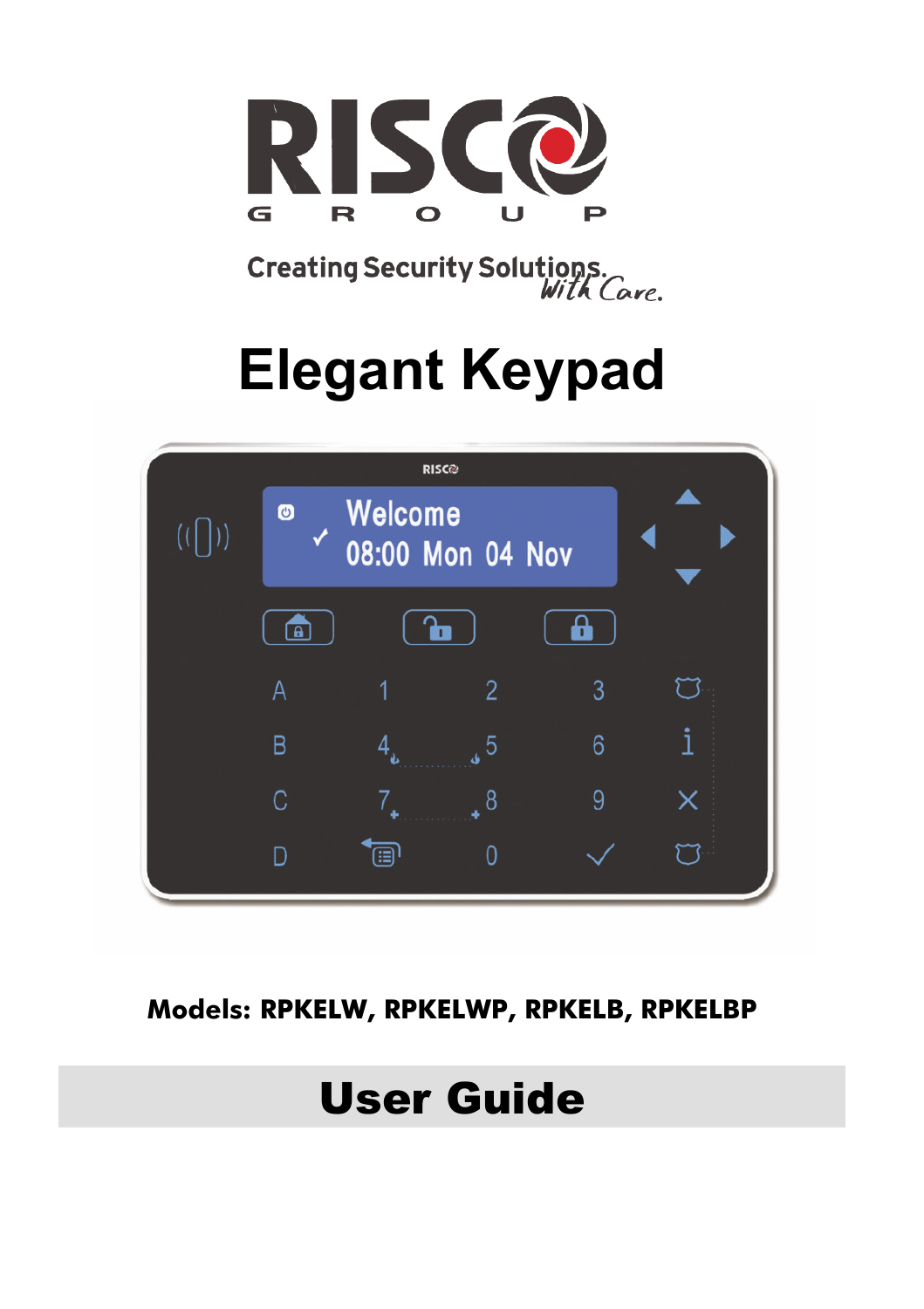# **Contents**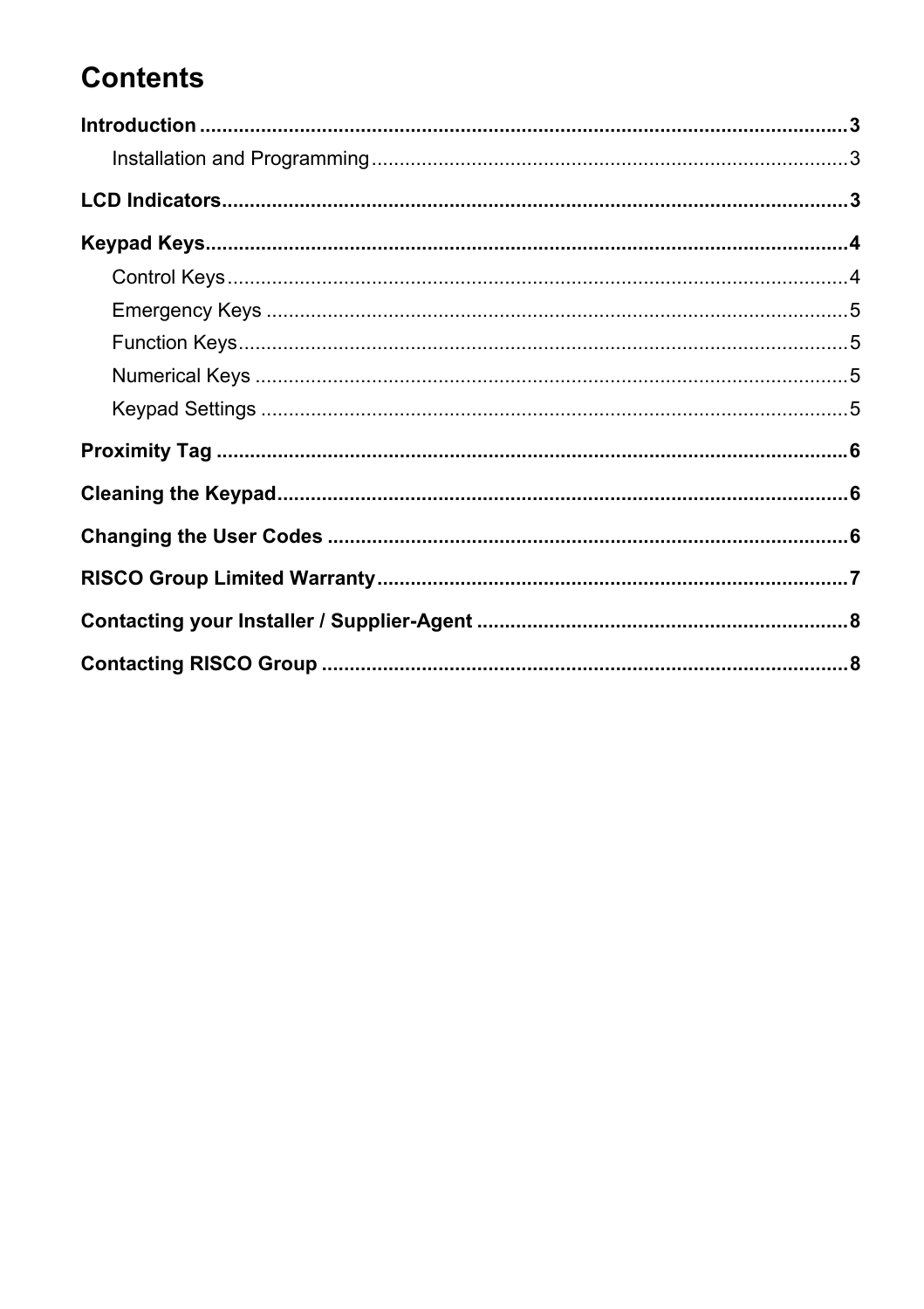# **Introduction**

RISCO Group's Elegant Keypad is a slim, sensitive and reliable contemporary designed keypad that is responsive to touch.

The Elegant Keypad enables to control your RISCO Group security systems as well as program its features.

- Available both with and without proximity reader
- Simple to install with incorporated back plate
- Compatible with RISCO Group's wired and hybrid intrusion systems.

# **Installation and Programming**

For the Elegant Keypad Installation Guide, refer to our website at: http://www.riscogroup.com/support/downloads

For information about programming the system refer to the relevant RISCO security systems installer and user manuals.

| Icon |                   | Indication  | Description                                                                           |
|------|-------------------|-------------|---------------------------------------------------------------------------------------|
|      | <sup>2</sup> nwer | On          | System is operating properly from AC power and<br>backup battery is in good condition |
|      |                   | Off         | No power                                                                              |
|      |                   | Slow Flash  | System is programming                                                                 |
|      |                   | Rapid Flash | System trouble (fault)                                                                |
|      | Arm (Set)         | On.         | System is armed (set) in Full Arm or Stay Arm mode                                    |
|      |                   | Off         | System is disarmed (unset)                                                            |
|      |                   | Slow Flash  | System is in Exit Delay                                                               |
|      |                   | Rapid Flash | Alarm condition                                                                       |
| А.   | Stay/Bypass       | On.         | System is in Stay Arm (Part Set) or Zone Bypass<br>(omit) mode                        |
|      | (Part Set/Omit)   | Off         | No bypassed zones in system                                                           |
|      | Readv             | On.         | System is ready to be armed (set)                                                     |
|      |                   | Off         | System is not ready to be armed (set)                                                 |
|      |                   | Slow Flash  | System is ready to be armed (set) while exit/entry<br>zone remains open               |

## **LCD Indicators**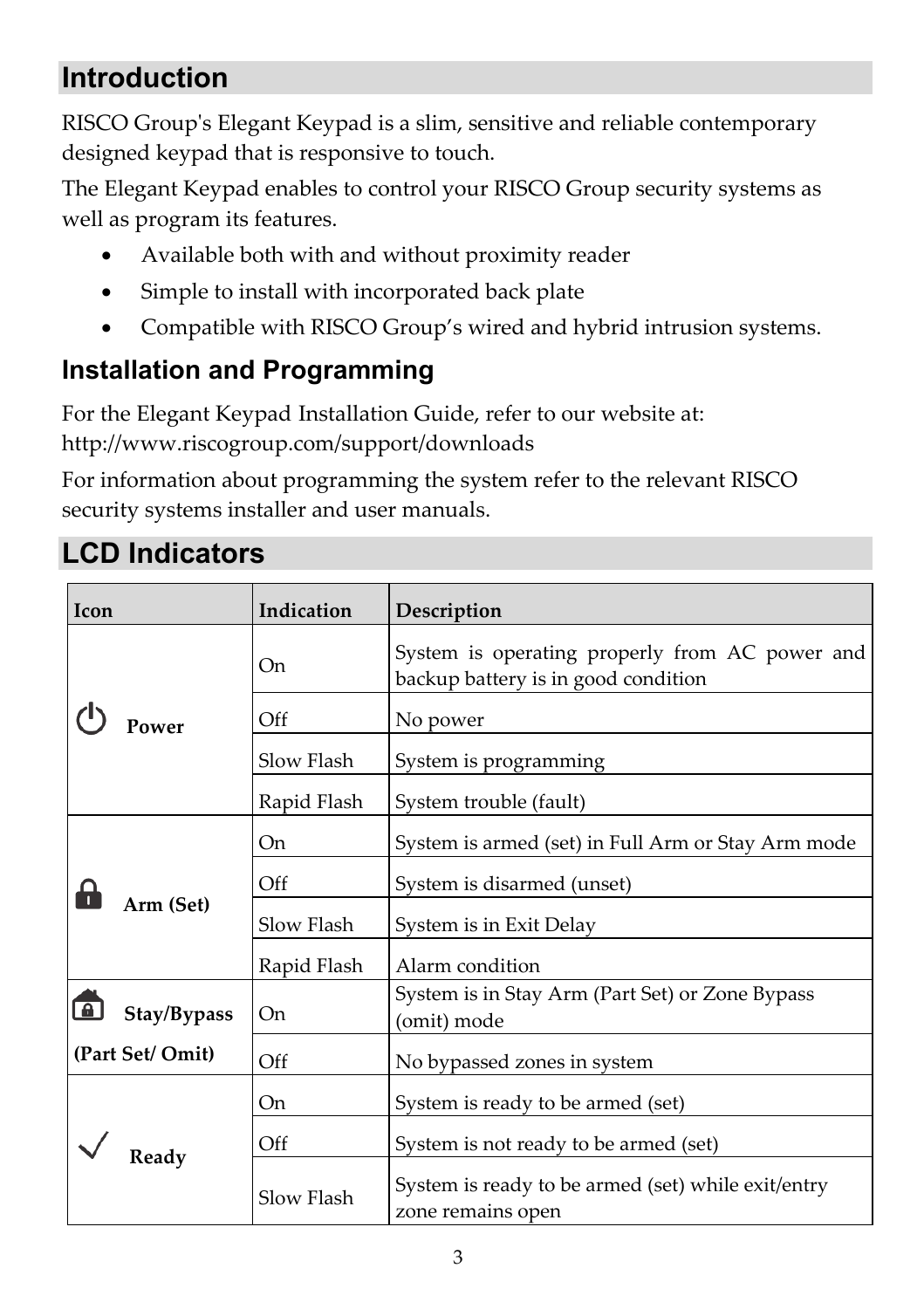| Icon          | Indication | Description                                   |
|---------------|------------|-----------------------------------------------|
|               | On         | Fire alarm in progress                        |
| Fire          | Off        | Normal operation                              |
|               | Flashing   | Fire circuit problem                          |
|               | On         | Zone/keypad/external module has been tampered |
| <b>Tamper</b> | Off        | All zones are operating normally              |

# **Keypad Keys**

The keys on the keypad can be used for a variety of functions as explained below.

# **Control Keys**

| Key | Description                                                                                       |
|-----|---------------------------------------------------------------------------------------------------|
|     | In Normal Operation mode: Used for Away (Full set) arming<br>(setting)                            |
|     | In Normal Operation mode: Used for Stay arming (Partial setting)                                  |
| А   | In User Functions menu: Used to select "No" or change data                                        |
|     | Used to disarm (unset) the system after a user code is entered                                    |
|     | Used to scroll up a list                                                                          |
|     | Used to scroll down a list                                                                        |
|     | Used to move the cursor to the left                                                               |
|     | Used to move the cursor to the right                                                              |
|     | Provides the system status (press for 2 seconds)                                                  |
|     | In Normal Operation mode: Used to enter the User Functions menu                                   |
| ⊜   | In User Functions menu: Used to move back one step in the menu                                    |
|     | Used to terminate commands and confirm data to be stored                                          |
|     | In User Functions menu: Used to select "No" or change data.<br>Active in selected system versions |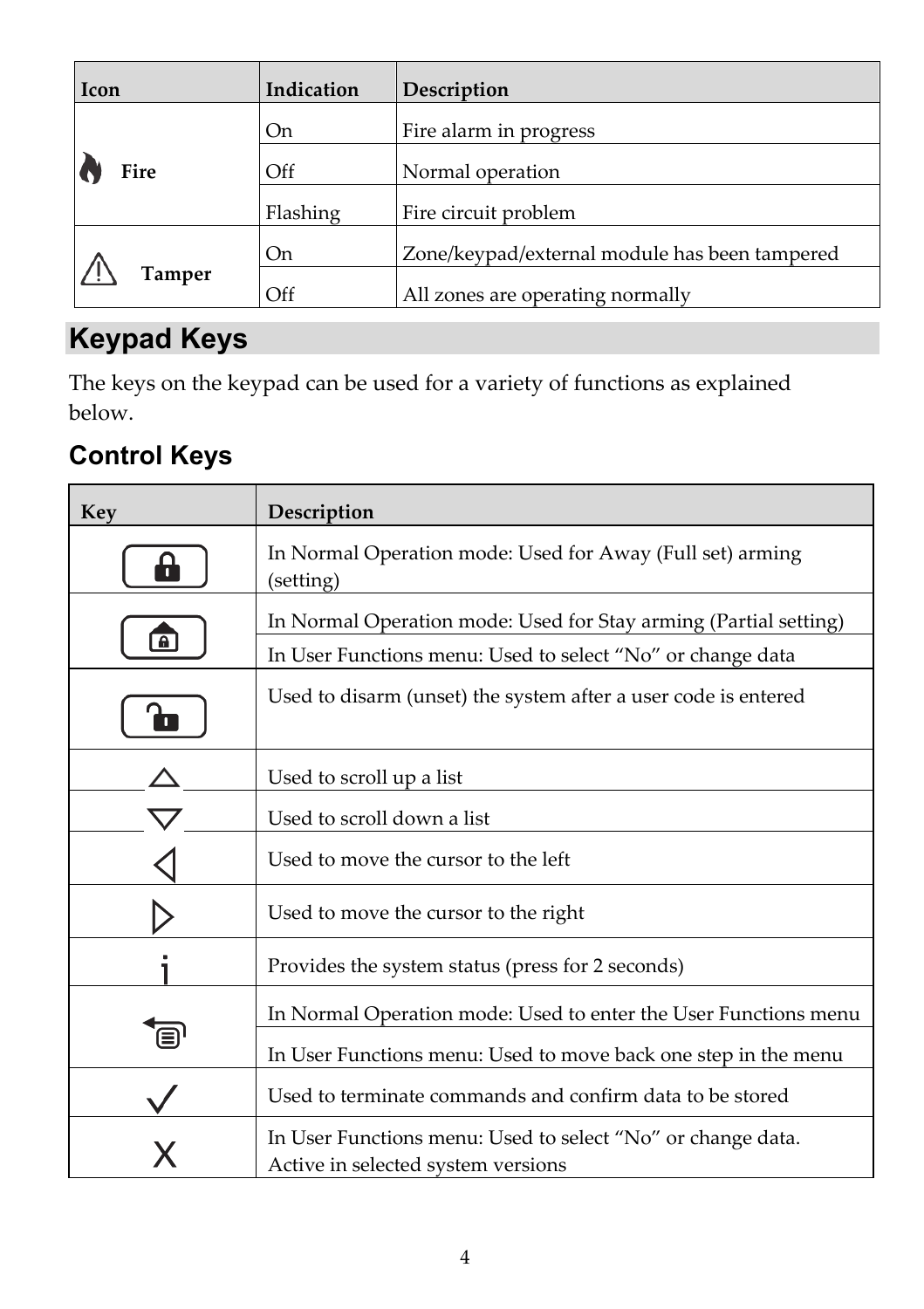## **Emergency Keys**

| Key | Description                                                                                    |
|-----|------------------------------------------------------------------------------------------------|
|     | Pressing both keys simultaneously for at least two seconds<br>activates a Fire alarm           |
|     | Pressing both keys simultaneously for at least two seconds<br>activates an Emergency alarm     |
|     | Pressing both keys simultaneously for at least two seconds<br>activates a Police (Panic) alarm |
|     |                                                                                                |

#### **Function Keys**

| Key     | <b>Description</b>                                                                                         |
|---------|------------------------------------------------------------------------------------------------------------|
| A B C D | Used to arm (set) groups of zones (by default) or to activate a<br>prerecorded series of commands (macros) |

#### **Numerical Keys**

| Key   | Description                                 |
|-------|---------------------------------------------|
| 12345 | Used to input numeric numbers when required |
| 67890 |                                             |

#### **Keypad Settings**

#### **To define keypad settings follow this procedure:**

- 1. Press  $\checkmark$  for two seconds until the Keypad Settings menu appears
- 2. Select the relevant icon using the  $\Delta \nabla$  keys:



Brightness

 $\bullet$ 

Contrast



Volume Language

**RP432** Model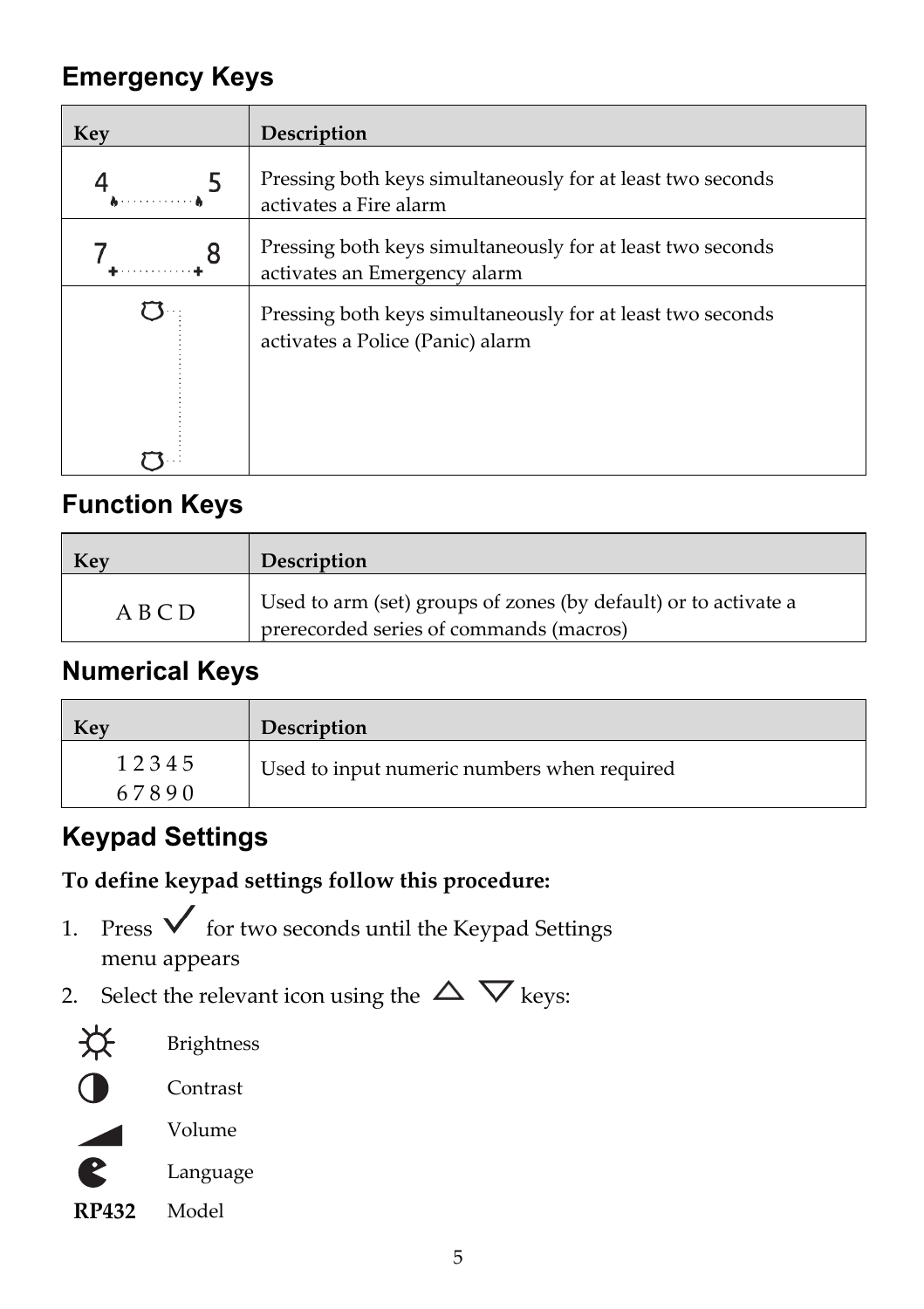**NOTE:** Set the keypad language according to the language in the control panel.

- 3. Press
- 4. Press the  $\Diamond$   $\triangleright$  keys to adjust the level settings.
- 5. Press  $\vee$  to save the adjustment.
- 6. Press  $\Theta$  to exit the Keypad settings menu.

**NOTE:** Each keypad's settings are defined separately.

# **Proximity Tag**

Present the Proximity Tag as shown in the following illustrations:



# **Cleaning the Keypad**

#### **To lock the keypad:**

Press 1 and 3 simultaneously for 2 seconds.

The keypad will beep to notify that the keypad is locked. The keypad will automatically unlock itself after 45 seconds. To release the keypad lock manually, press 1 and 3 simultaneously for 2 seconds.

#### **To clean the keypad**

Use a non-abrasive damp cloth. Do not expose the screen directly to liquid.

# **Changing the User Codes**

Change the user codes regularly.

For information about programming the system refer to the relevant RISCO security system installer and user manuals.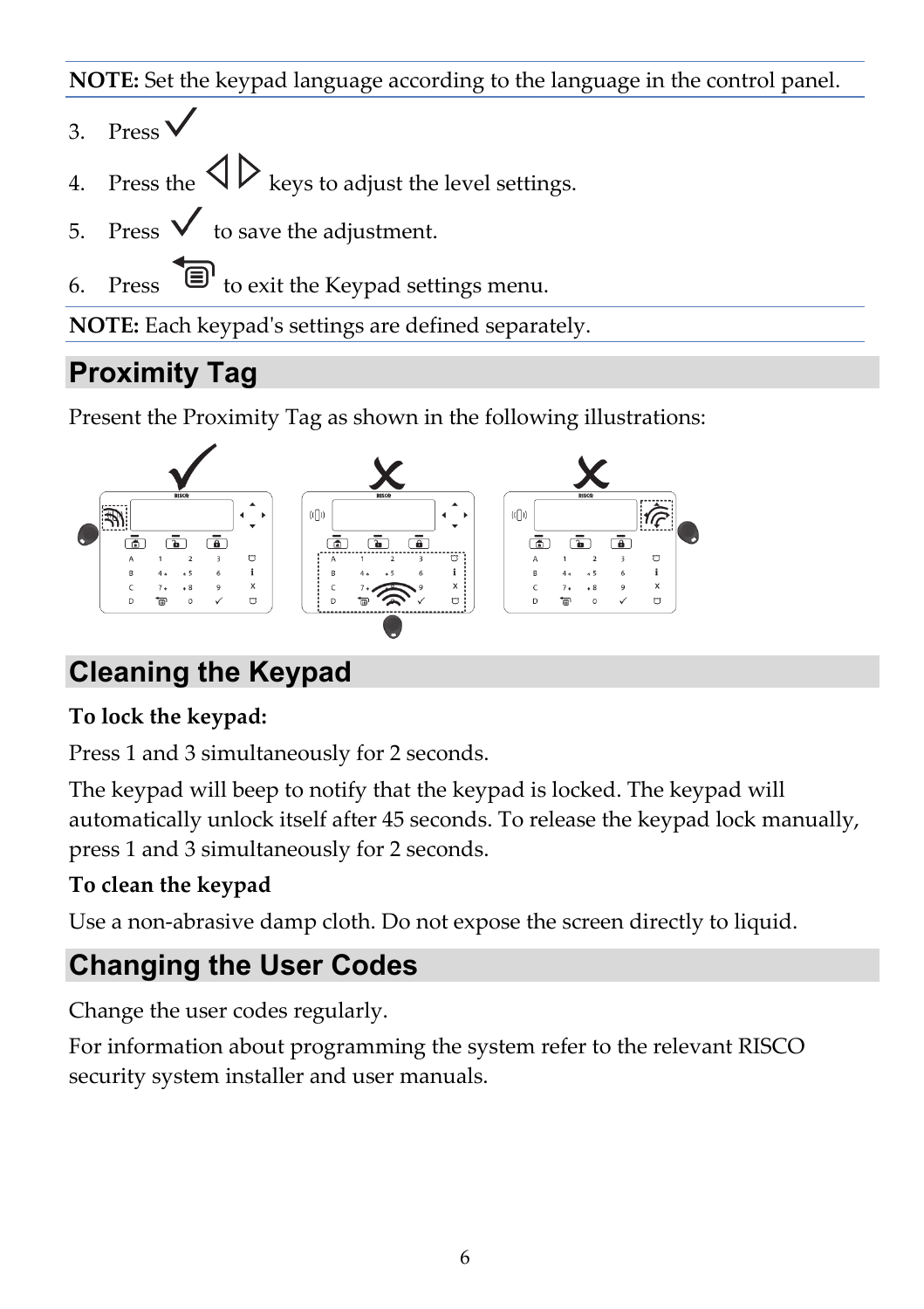# **RISCO Group Limited Warranty**

RISCO Ltd. ,its subsidiaries and affiliates (the "Seller") warrants its products to be free from defects in materials and workmanship under normal use for 24 months from the date of production. Because the Seller does not install or connect the product, and because the product may be used in conjunction with products not manufactured by the Seller, the Seller cannot guarantee the performance of the security system which uses this product. The Seller's obligation and liability under this warranty is expressly limited to repairing and replacing, at the Seller's discretion, within a reasonable time after the date of delivery, any product not meeting these specifications. The Seller makes no other warranty, expressed or implied, and makes no warranty of merchantability or of fitness for any particular purpose. Under no circumstances should the Seller be liable for any consequential or incidental damages for breach of this or any other warranty, expressed or implied, or upon any other basis of liability whatsoever. The Seller's obligation under this warranty shall not include any transportation charges or costs of installation or any liability for direct, indirect, or consequential damages or delay. The Seller does not warrant that the product may not be compromised or circumvented; that the product will prevent any personal injury or property loss by burglary, robbery, fire or otherwise; or that the product will in all cases provide adequate warning or protection. The buyer/customer understands that a correctly installed and maintained alarm may only reduce the risk of burglary, robbery or fire without warning, but is not an insurance or a guarantee that such an event will not occur or that there will be no personal injury or property loss as a result thereof. Consequently the Seller shall have no liability for any personal injury, property damage or loss based on a claim that the product fails to give warning. However, if the Seller is held liable, whether directly or indirectly, for any loss or damage arising under this limited warranty or otherwise, regardless of cause or origin, the Seller's maximum liability shall not exceed the purchase price of the product, which shall be a complete and exclusive remedy for the Seller. No employee or representative of the Seller is authorized to change this warranty in any way or grant any other warranty. Batteries installed in or used with the products are explicitly excluded from this or any other warranty. Seller gives no warranty whatsoever as to batteries and buyer's only remedy (if any) shall be in accordance with the warranty provided (if and to the extent provided) by the manufacturers of batteries.

**WARNING:** This product should be tested at least once a week.

**CAUTION:** Risk of explosion if battery is replaced by an incorrect type. Dispose of used batteries according to local regulations.